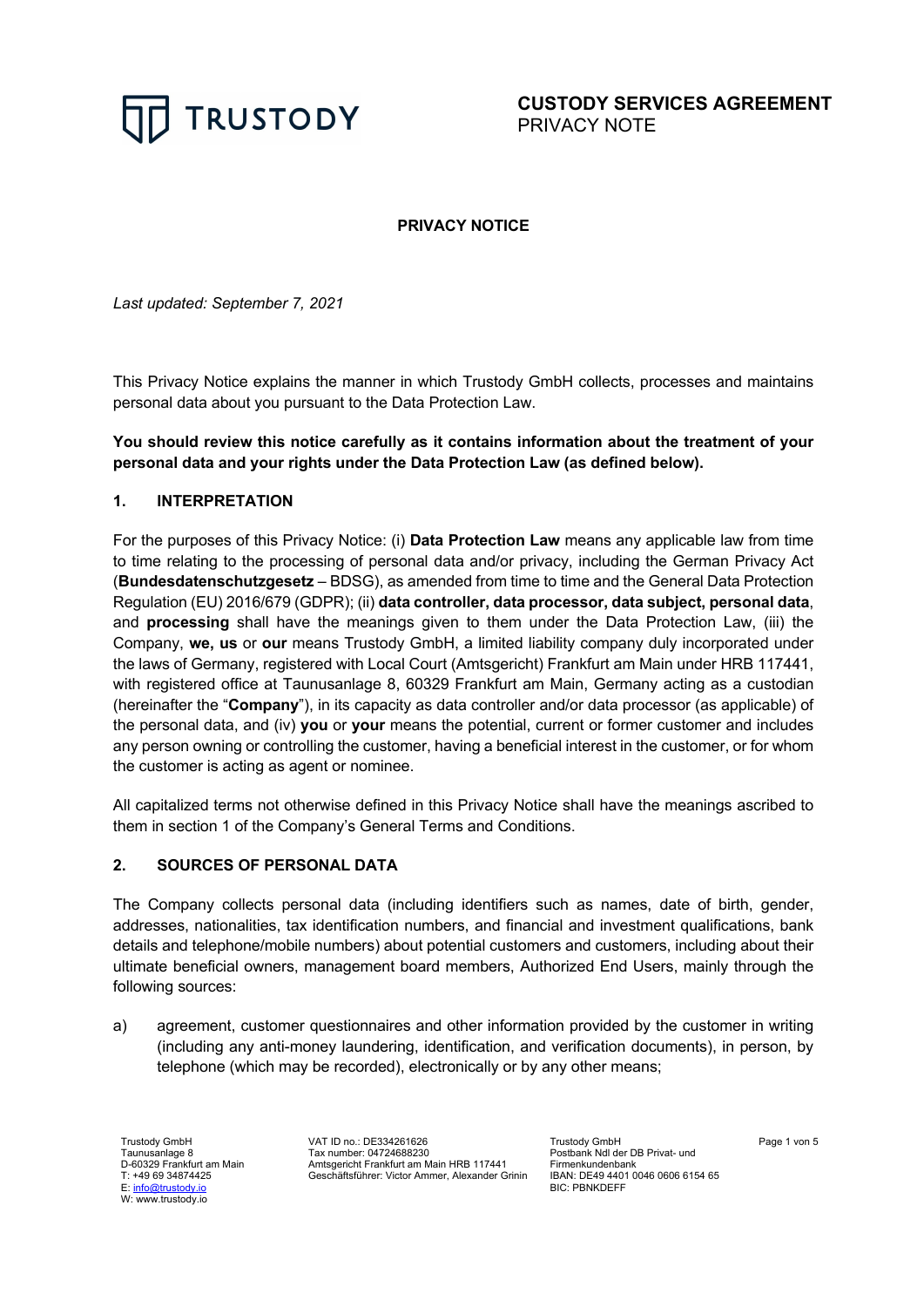

- b) transactions within the Company's Platform, including account balances, deposits, withdrawals and transfers;
- c) information gathered on our Platform Interface, including registration information and any information captured via cookies, and
- d) we may also collect personal data relating to you from credit reference agencies and available public databases or data sources, such as news outlets, websites and other media sources and international sanctions lists.

### **3. PURPOSES**

The storage, processing and use of personal data will take place for the following purposes:

Where the processing is necessary for compliance with a legal obligation to which the Company is subject to comply with in-house procedures and statutory/regulatory requirements applicable to the Company (including under FATCA, CRS, AML legislation and customer due diligence verification purposes).

Where the processing is necessary for the Company to perform a contract to which you are a party or for taking pre-contract steps at your request:

- a) to manage or administer your commitments and/or interests and any related accounts on an ongoing basis;
- b) to administer and operate by the Company's Platform;
- c) risk management and risk controlling purposes relating to the Company's business.

Where the processing is necessary in order to pursue Company's or a third party's legitimate interest:

- a) for direct marketing purposes;
- b) to help detect, prevent, investigate and prosecute fraud and/or other criminal activity, and share this data with our legal, compliance, risk and managerial staff to assess suspicious activities;
- c) to investigate and respond to any complaints about us and to help maintain service quality and train staff to deal with complaints and disputes.

Where you consent to the processing of personal data:

a) for any other specific purpose to which you have given specific consent.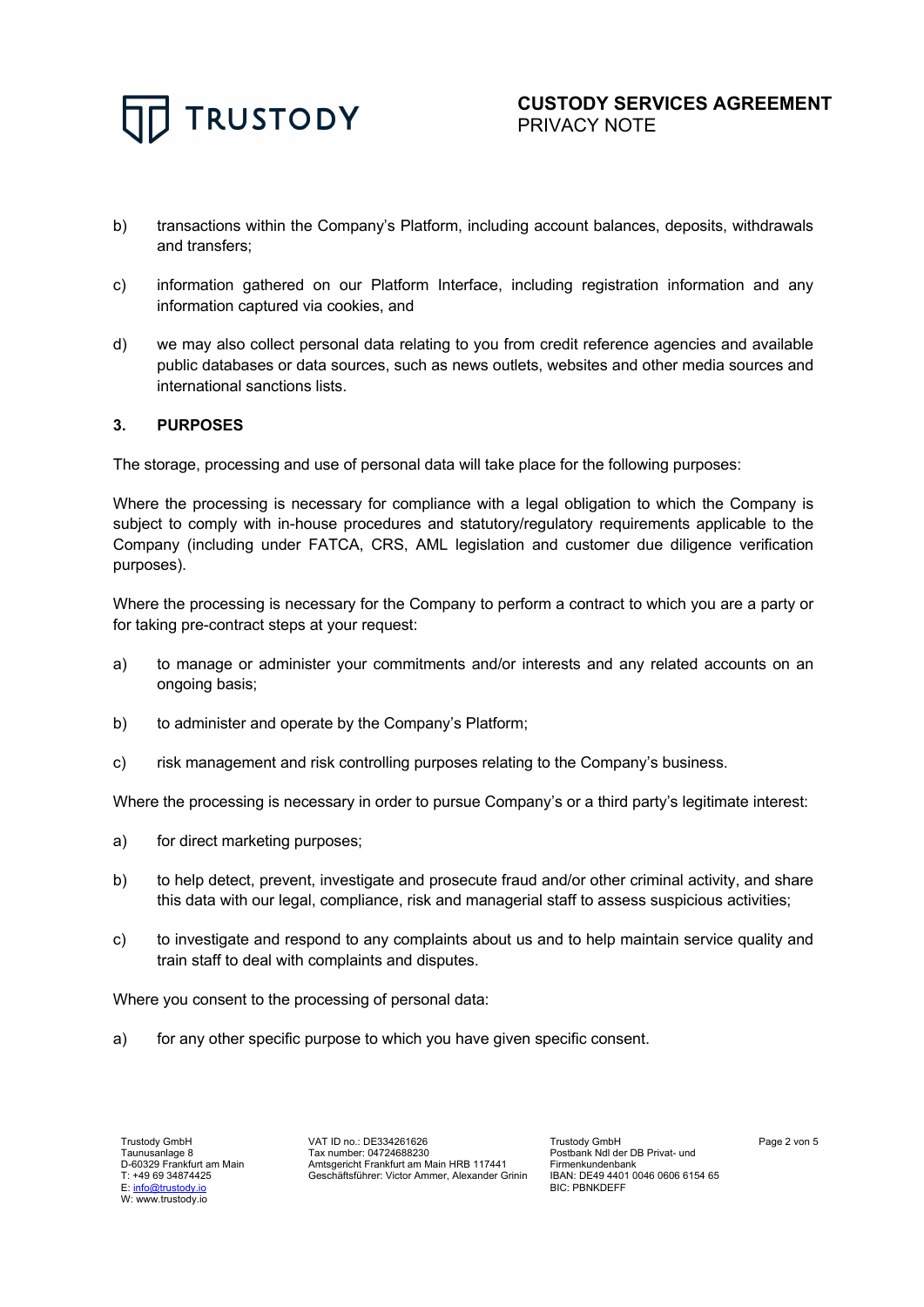

As a data controller, we will only use your personal data for the purposes for which we collect it, unless we reasonably consider that we need to use it for another reason and that reason is compatible with the original purpose. If we need to use your personal data for an unrelated purpose, we will notify you in advance and we will explain the legal basis.

# **4. AUTOMATED DECISION-MAKING**

We do not envisage that any decisions will be taken about you using fully automated means, however, we will notify you in writing if this position changes.

# **5. DISCLOSURE OF PERSONAL DATA**

Any disclosure of personal data shall be in accordance with the obligations of the disclosing party under the Data Protection Law. Further:

- a) where you have notified us of your representative, including Authorized End User, providing us with the proof of its authorities (e.g., power of attorney), the personal information provided may be shared with such representative. You must notify us in writing if you no longer wish us to share your personal information with your representative or of any change to your representative. Your representative should have its own arrangements with you about its use of your personal information;
- b) we may share your personal information with companies or other entities or persons affiliated with the Company and any third party to whom the Company may delegate or may appoint as service provider in respect of certain functions in relation to the Company which may include an auditor, AML provider (**data processors**) for the purposes set out in this Privacy Notice;
- c) if we undergo a group reorganization or are sold to a third party, the personal information provided to us may be transferred to that reorganized entity or third party and used for the purposes highlighted above;
- d) in the course of the processing of personal data such personal data may be transferred to Processors situated or operating in countries outside of Germany and the European Economic Area, and such countries may not have data protection laws equivalent to those in Germany and the EEA. The Company will, where required to do so by law or where it considers appropriate, implement contracts which seek to ensure that any such entity is contractually bound to provide an adequate level of protection in respect of the personal data transferred to it and that any such transfer complies with the requirements of the Data Protection Law.

Trustody GmbH Taunusanlage 8 D-60329 Frankfurt am Main T: +49 69 34874425 E: info@trustody.io W: www.trustody.io

VAT ID no.: DE334261626 Tax number: 04724688230 Amtsgericht Frankfurt am Main HRB 117441 Geschäftsführer: Victor Ammer, Alexander Grinin

Trustody GmbH Postbank Ndl der DB Privat- und Firmenkundenbank IBAN: DE49 4401 0046 0606 6154 65 BIC: PBNKDEFF

Page 3 von 5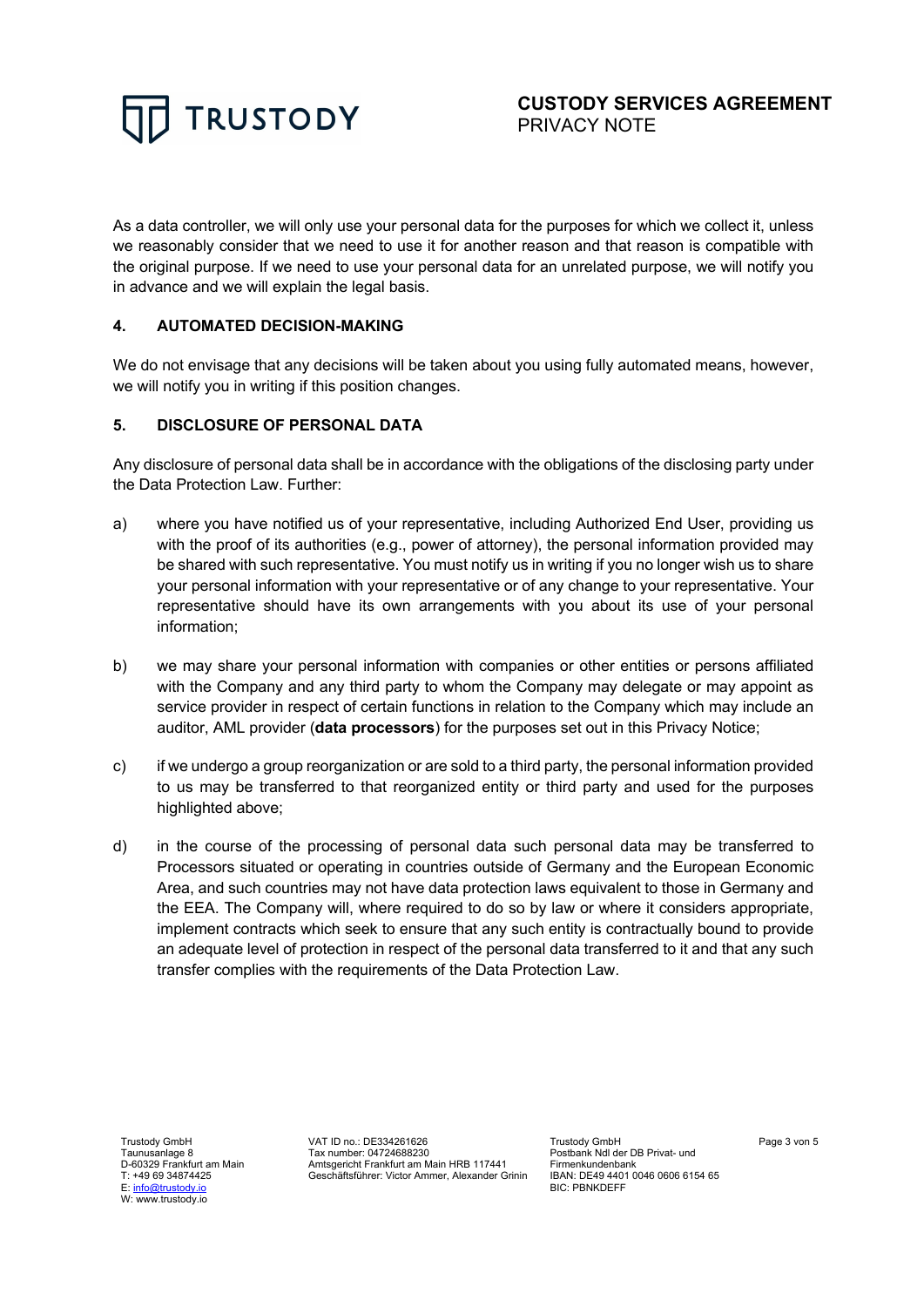

### **6. CUSTOMER'S RIGHTS**

You have the right to:

- a) access your personal data;
- b) correct your personal data where it is inaccurate or incomplete ("right to rectification") under certain circumstances;
- c) restrict under certain circumstances the further processing of your personal data;
- d) ask for erasure of your personal data ("right to be forgotten");
- e) object to the use of your personal data and right to opt out (including for direct marketing purposes);
- f) ask for personal data portability under certain circumstances.

Further, you may at your discretion refuse to communicate personal data to the Company or object to some processing of your personal data. There are, however, situations where the Company can refuse to comply with such a request. For example, where it is subject to a legal or contractual obligation to process the data. In this case, however, there may be implications in respect of your using of the Company's services until such time as the requisite data has been provided.

Where the processing is based on consent, the withdrawal of consent shall not affect the lawfulness of processing for other reasons and based on other grounds where this is permitted under applicable law.

#### **7. EXERCISE OF RIGHTS**

You may exercise your rights by writing to the Company at the following e-mail address: privacy@trustody.io.

#### **8. COMPLAINTS**

Should you have any unresolved complaints in relation to the retention or processing of personal data, you may lodge a complaint with the Data Protection Authority in Germany:

Tel +49 (0)228 99 77 99-0 or through other contacts mentioned at https://www.bfdi.bund.de/DE/Service/Kontakt/kontakt\_node.html

# **9. RETENTION OF PERSONAL DATA**

The personal data shall not be held by the Company for longer than necessary regarding the purposes of the data processing, subject to any limitation periods provided by law.

Trustody GmbH Taunusanlage 8 D-60329 Frankfurt am Main T: +49 69 34874425 E: info@trustody.io W: www.trustody.io

VAT ID no.: DE334261626 Tax number: 04724688230 Amtsgericht Frankfurt am Main HRB 117441 Geschäftsführer: Victor Ammer, Alexander Grinin Trustody GmbH Postbank Ndl der DB Privat- und Firmenkundenbank IBAN: DE49 4401 0046 0606 6154 65 BIC: PBNKDEFF

Page 4 von 5